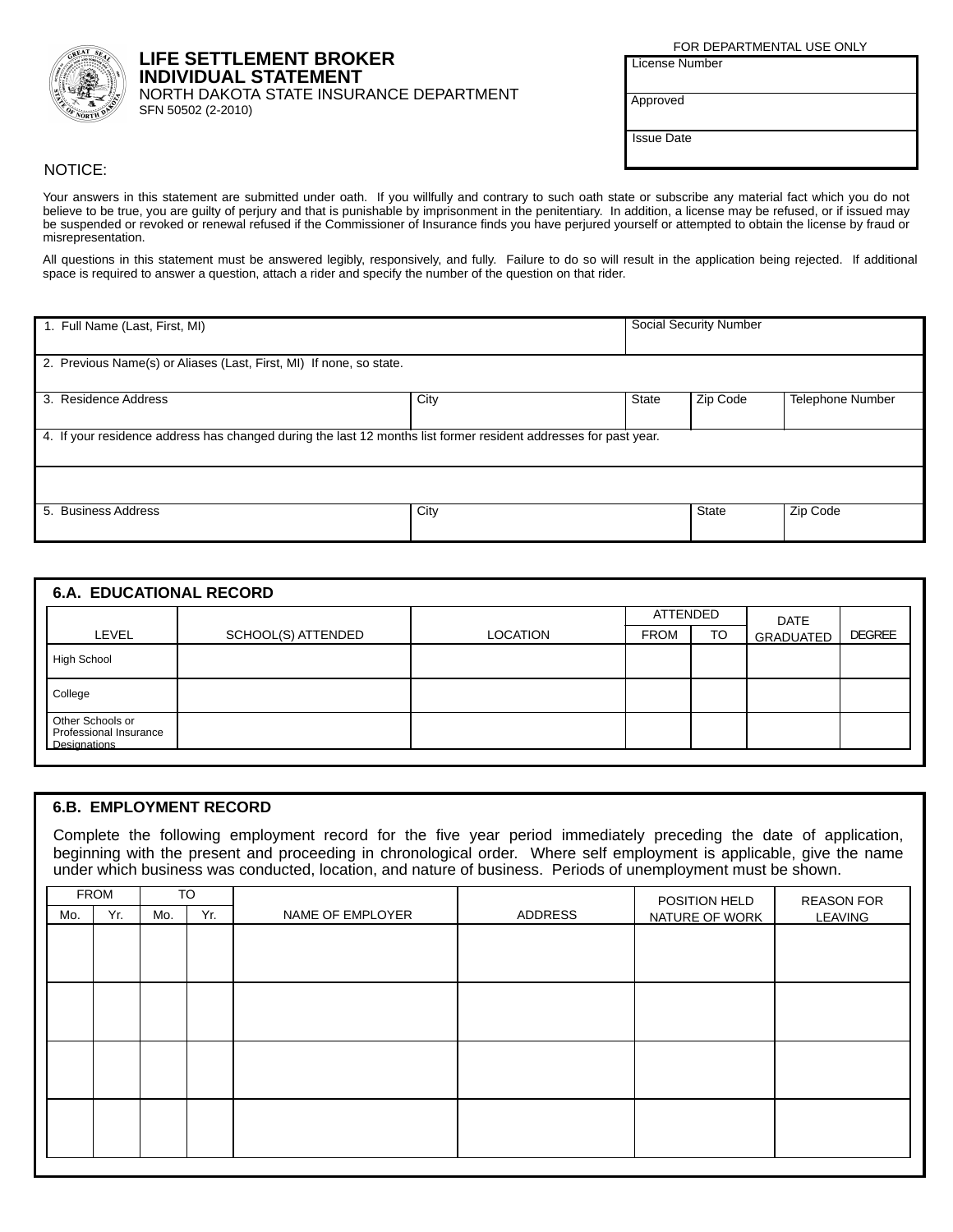| 7. List all companies that you own and/or control (directly or indirectly) 10% or more of the controlling interest. Attach additional sheets if<br>necessary. |                |                      |       |          |
|---------------------------------------------------------------------------------------------------------------------------------------------------------------|----------------|----------------------|-------|----------|
| Company Name<br>(1)                                                                                                                                           | % of Ownership | <b>Position Held</b> |       |          |
| <b>Mailing Address</b>                                                                                                                                        | City           |                      | State | Zip Code |
| <b>Company Name</b><br>(2)                                                                                                                                    | % of Ownership | <b>Position Held</b> |       |          |
| <b>Mailing Address</b>                                                                                                                                        | City           |                      | State | Zip Code |
| <b>Company Name</b><br>(3)                                                                                                                                    | % of Ownership | <b>Position Held</b> |       |          |
| <b>Mailing Address</b>                                                                                                                                        | City           |                      | State | Zip Code |

| 8. List all positions, directorships or officerships (other than listed in 6.B.) held within the last five years. Attach additional sheets if necessary.<br><b>Company Name</b><br>(1) |      | <b>Position Held</b> |          |
|----------------------------------------------------------------------------------------------------------------------------------------------------------------------------------------|------|----------------------|----------|
| <b>Mailing Address</b>                                                                                                                                                                 | City | State                | Zip Code |
| <b>Company Name</b><br>(2)                                                                                                                                                             |      | <b>Position Held</b> |          |
| <b>Mailing Address</b>                                                                                                                                                                 | City | State                | Zip Code |
| Company Name<br>(3)                                                                                                                                                                    |      | <b>Position Held</b> |          |
| <b>Mailing Address</b>                                                                                                                                                                 | City | State                | Zip Code |

## 9. Have you ever:

| QUESTION                                                                                                                                                                                                                                                                                           | NO. | <b>YES</b> | EXPLAIN ANY "YES" ANSWER<br>(attach additional pages if necessary)                                                                                  |
|----------------------------------------------------------------------------------------------------------------------------------------------------------------------------------------------------------------------------------------------------------------------------------------------------|-----|------------|-----------------------------------------------------------------------------------------------------------------------------------------------------|
| (a) Held or currently hold any type of professional, occupational,<br>insurance, and/or vocational license in any state including North Dakota?                                                                                                                                                    |     |            |                                                                                                                                                     |
| (b) Been discharged, or had a contract of agency terminated, by any<br>insurer or employer?                                                                                                                                                                                                        |     |            |                                                                                                                                                     |
| (c) Been refused a professional, occupational, insurance, and/or<br>vocational license or had an existing license suspended or revoked by<br>any state or governmental agency or authority?                                                                                                        |     |            |                                                                                                                                                     |
| (d) Been refused certificate of clearance by the insurance department<br>of any state?                                                                                                                                                                                                             |     |            |                                                                                                                                                     |
| (e) Had charges filed with any insurance or securities department or<br>been cited to appear for any violation of insurance or securities laws or<br>unfair practices in any state, or is there now pending in any state any<br>action arising out of insurance or securities business activities? |     |            |                                                                                                                                                     |
| (f) Been found by any insurance department to have provided<br>unreasonable payments to viators?                                                                                                                                                                                                   |     |            |                                                                                                                                                     |
| (g) Been, or is currently, registered as a securities salesperson or dealer<br>in North Dakota?                                                                                                                                                                                                    |     |            |                                                                                                                                                     |
| (h) Been charged with any irregularity in money transactions?                                                                                                                                                                                                                                      |     |            |                                                                                                                                                     |
| (i) Had any liens or judgments against you?                                                                                                                                                                                                                                                        |     |            | If yes - attach a separate sheet listing all judgements/liens,<br>including the date and amount of each and whether each is or<br>is not satisfied. |